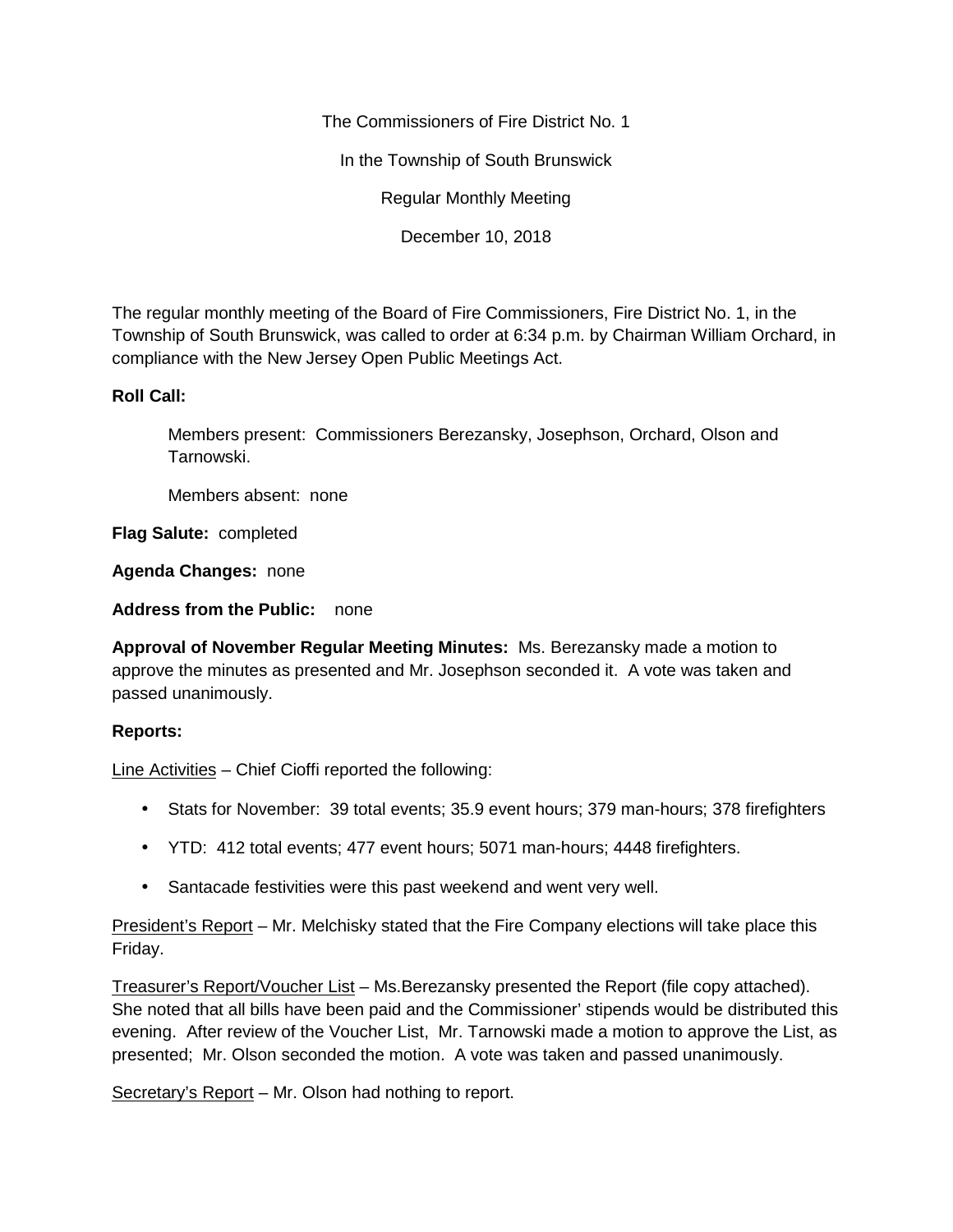Fire Coordinator's Report – Mr. Perez reported the following:

- 1. New tires were put on the two Chiefs' vehicles. Better SUV rated tires were installed.
- 2. Station 23 had work done on the garage doors.
- 3. Follow-up maintenance was done on the generators, including PM's; all ready for the winter.
- 4. Truck 221 had some minor items done on it.
- 5. New laptops for the Treasurer and the Clerk are in the process.

Chairman's Report – Mr. Orchard had nothing to report.

Standing Committee Reports –

*Fire Company Liaison –* nothing to report.

*Rescue Squad Liaison –* nothing to report..

*Public Relations –* It was noted that there was one complaint that the Santacade truck didn't come thru one street; this was not true.

*State Association –* the meeting will be coming up in December.

*Insurance –* everything is OK

## **Unfinished Business:** none

**New Business: 2019 Budget:** Mr. Perez reported that 2019 Budget basically stayed flat from last year's budget; only a .9% increase or \$7770. Also, the Unrestricted Balance went down 26.3%. It was noted that capital money used to purchase apparatus in the past, was put back into the capital fund, to be used to replace the ladder truck in the future (approximately \$350K). Finally, evaluations were up, which allowed a lesser amount to be used from Unrestricted Funds.

Resolution 18/19-13: Authorizing Budget Transfers Relative to 2018 Budget (file copy attached). The resolution was read into the record. Mr. Olson made a motion to accept the resolution and Mr. Tarnowski seconded it. A roll call vote was taken: Mr. Josephson-yes; Mr. Olson-yes; Mr. Tarnowski-yes; Mr. Orchard-yes; and Ms. Berezansky-yes. The resolution passed unanimously.

Resolution 18/19-14: Introduction of 2019 Fire Budget (file copy attached) and was read into the record. Highlights "the Annual Budget as introduced reflects Total Revenues of \$879,050, which includes an amount to be raised by taxation of \$841,939 and Total Appropriations of